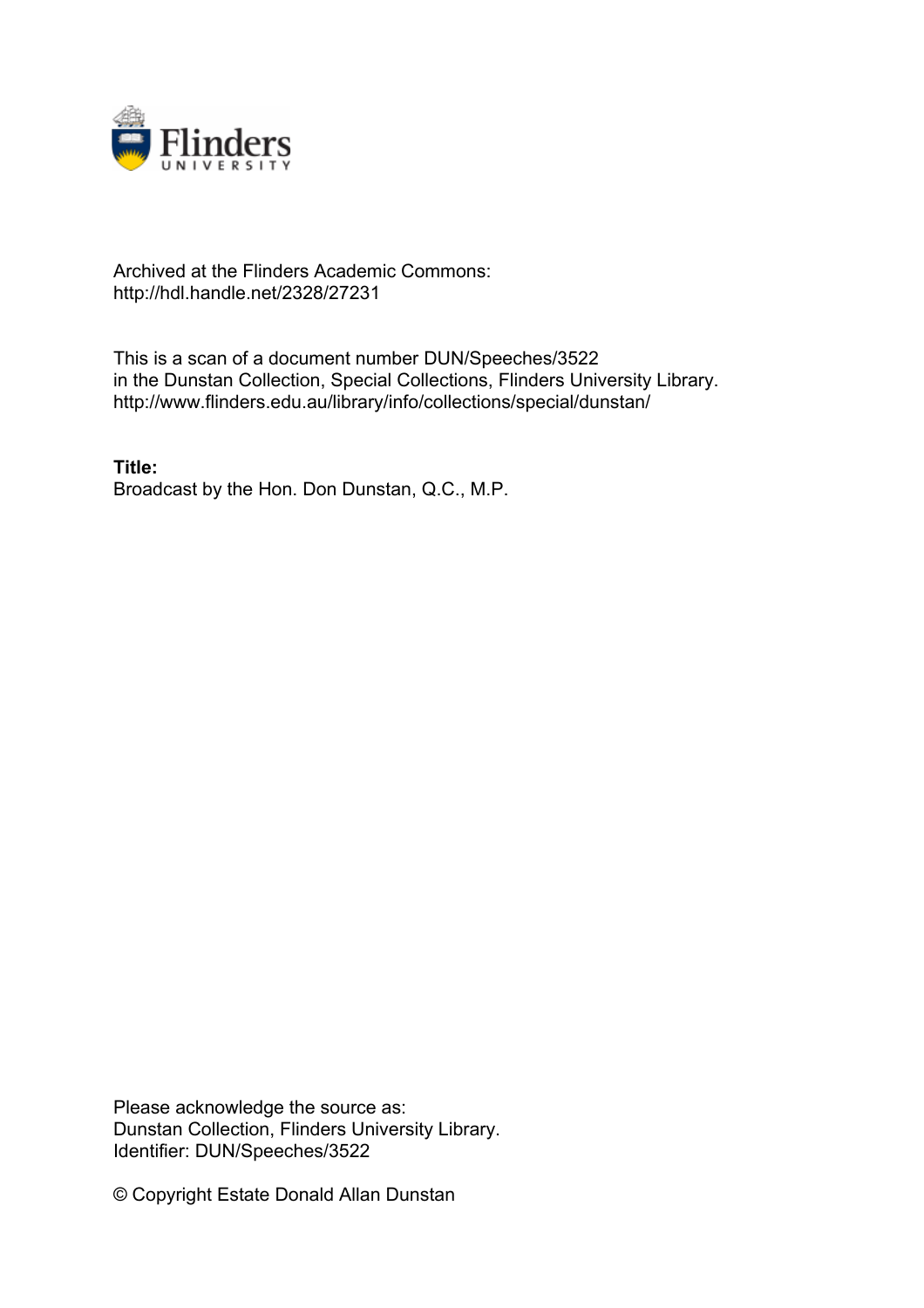$File$ 

## <u>MAX 15. 1968.</u>

Prior to the preparation of the report of the Town Planning Committee on Adelaide metropolitan development in 1962, the National Fitness Council cade a surrey of recreation facilities and areas available to the population of Adelaide and concluded that we were acquiring reoreation areas at about one tenth the rate needed to provide for adequate sporting and open space facilities and the tine was faet approaching when Adelaide would have lost the opportunity to acquire these areas at an economic price.

When the Town Planning report was presented to Parliament. they nade it clear that there were considerable areas within that covered by the Metropolitan Adelaide Oevelopaent Plan which should be reserved for open spaces and should be, in due course, acquired by public authority. They recommended that money be raised to acquire and develop these areas through additional rates to be imposed by local councils, the revenue of which would be paid into a common fund and used to service the loans raised to pay for the **acquisition.** 

Between 1962 and 1965 councils in the metropolitan area made it clear that they were unwilling to proceed in this way to inpoee additional rates to finance new recreation areas.

When the Labor Government took office a neeting was held with memberg of local councils and I put it to thom that the situation weald become urgent and indeed desperate unless the areas recommended by the Town Planning Committee were acquired they would be lost to us forever. Already in large areas of the city, sporting clubs, were unable to find adequate grounds to play on and the they had a duty, either to comply with the recommendations of the Town Planning Committee *or* to ask the Government to raise the necessary revenue isst to support the Government in doing so. It